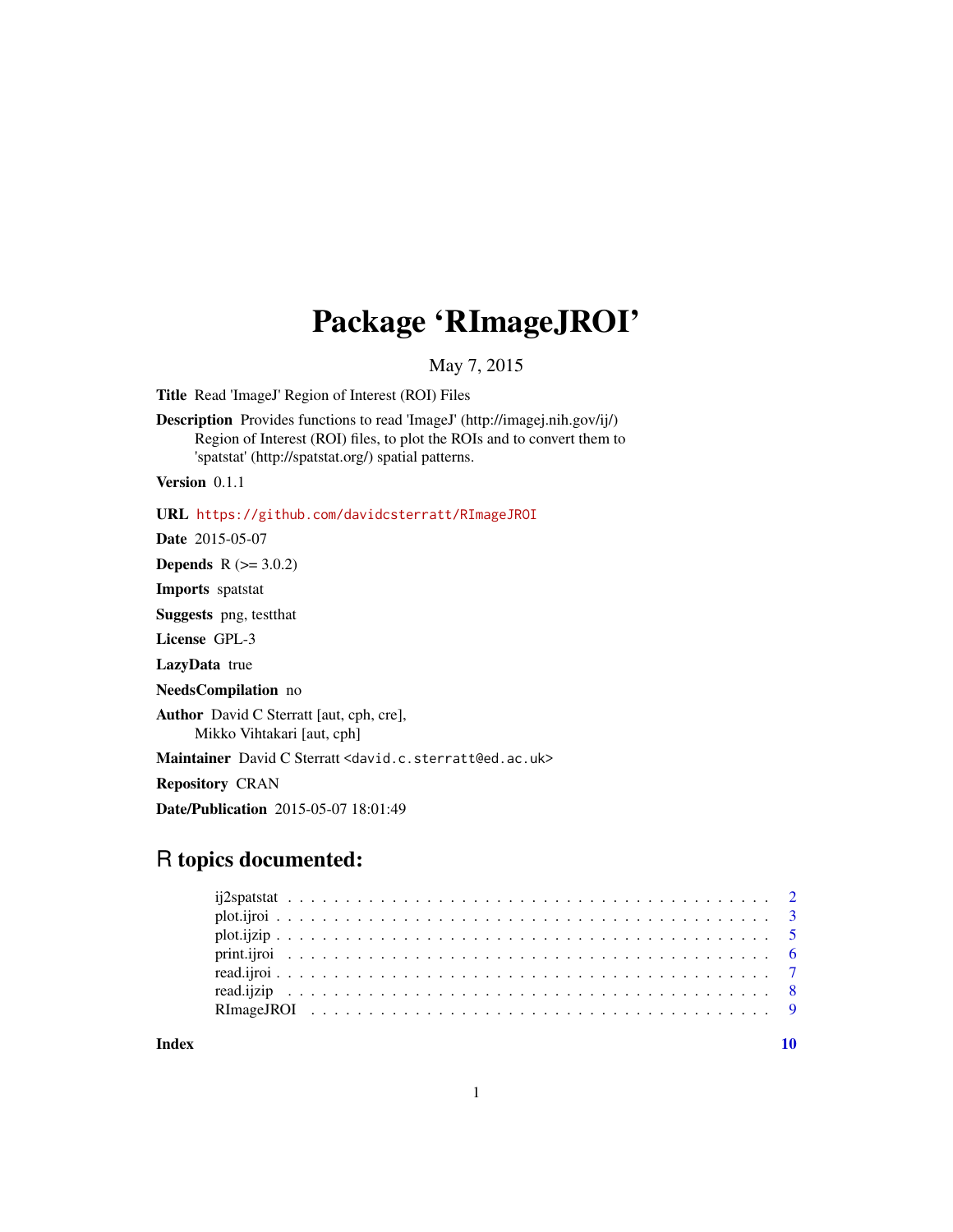Converts *i* jroi and *i* jzip objects to a list of [spatstat](#page-0-0) spatial patterns.

#### Usage

```
ij2spatstat(X, window = NULL, pattern.type = NULL, unitname = NULL,
  scale = 1, return.type = FALSE, convert.only = NULL)
```
#### Arguments

| X            | i j roi or i j zip object to be converted.                                                                                                                                                                                                                                                 |
|--------------|--------------------------------------------------------------------------------------------------------------------------------------------------------------------------------------------------------------------------------------------------------------------------------------------|
| window       | the window for returned spatial patterns. Can be an owin object defining a com-<br>mon window for all returned patterns, a character string 'range' leading to a<br>common window based range of all returned patterns, or NULL (default) leading<br>to separate windows for each pattern. |
| pattern.type | a character string specifying the desired pattern type to be returned ("ppp",<br>"psp" or "owin"). Works only if X is an 'ijroi' object. Ignored otherwise. De-<br>faults to an appropriate pattern type depending on the ROI type (see 'Details').                                        |
| unitname     | Name of the unit of length for the resulting window(s) (see owin).                                                                                                                                                                                                                         |
| scale        | A numeric value defining the scale of photograph in pixels / unit name. Defaults<br>to $1$ .                                                                                                                                                                                               |
| return.type  | should the type of ROI object(s) be returned in addition to spatstat spatial pat-<br>terns? Defaults to FALSE.                                                                                                                                                                             |
| convert.only | a character vector specifying the strType of ROI objects to be converted (see<br>plot. <i>i</i> jroi for possible pattern types). Pattern types not mentioned will not be<br>converted. Works only if X is an 'ijzip' object. Ignored otherwise.                                           |

#### Details

The function converts [ijroi](#page-6-1) and [ijzip](#page-7-1) objects to [spatstat](#page-0-0) spatial patterns for further calculations with the objects. By default, areal types ("rect", "oval", "ELLIPSE", "polygon") are converted to [owin](#page-0-0) objects. Line types ("line" (including "ARROW"), "freeline", "polyline", "angle", "freehand" (excluding "ELLIPSE")) are converted to [psp](#page-0-0) objects and "point" types to [ppp](#page-0-0) objects.

#### Value

Returns a list of [spatstat](#page-0-0) patterns of approperiate type (see 'Details'). If return.type = TRUE returns a list with two levels specifying the spatstat pattern and the ROI type.

## Author(s)

Mikko Vihtakari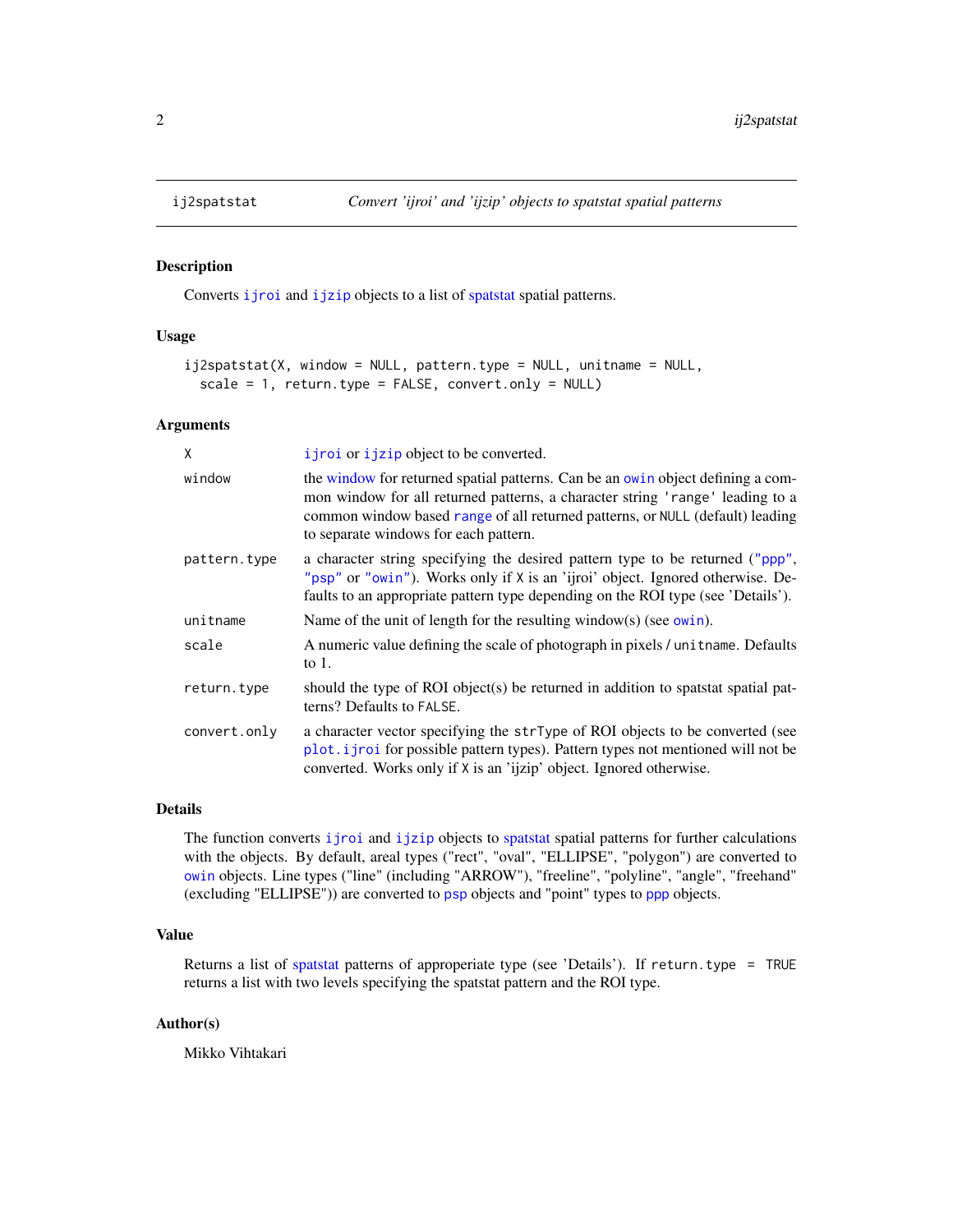#### <span id="page-2-0"></span>plot.ijroi 3

## See Also

[read.ijroi](#page-6-1) [read.ijzip](#page-7-1)

#### Examples

```
file <- file.path(system.file(package = "RImageJROI"), "extdata", "ijroi", "ijzip.zip")
x \leftarrow read.ijzip(file)
ij2spatstat(x)
```
<span id="page-2-1"></span>plot.ijroi *Plot ijroi object*

#### Description

Plots ImageJ ROI objects using the ['base' graphics](#page-0-0) package.

#### Usage

```
## S3 method for class 'ijroi'
plot(x, add = FALSE, xlab = "", ylab = "", main = "",asp = 1, ...)
```
## Arguments

| x    | The <i>i</i> jroi object.                                                  |
|------|----------------------------------------------------------------------------|
| add  | Whether to add to an existing plot.                                        |
| xlab | a title for the x axis: title.                                             |
| ylab | a title for the y axis: title.                                             |
| main | an overall title for the plot: title.                                      |
| asp  | numeric defining the aspect ratio $y/x$ : see plot. window. Defaults to 1. |
| .    | Additional parameters.                                                     |

## Details

ImageJ ROI objects created with following tools are plotted using following graphics commands:

- Rectangle tool ("rect") [rect](#page-0-0). Plotted based on coordinates.
- Oval selections ("oval") [polygon](#page-0-0). Plotted based on equation.
- Freehand selections ("freehand") [lines](#page-0-0). Plotted based on coordinates.
- Elliptical selections ("freehand", "ELLIPSE") [lines](#page-0-0). Plotted based on equation.
- Point Tool and Multi-Point Tool ("point") [points](#page-0-0). Plotted based on coordinates.
- Straight Line ("line") [lines](#page-0-0). Plotted based on coordinates.
- Arrow tool ("line", "ARROW") [arrows](#page-0-0). Plotted based on coordinates. Stroke width passed to [lwd](#page-0-0) argument.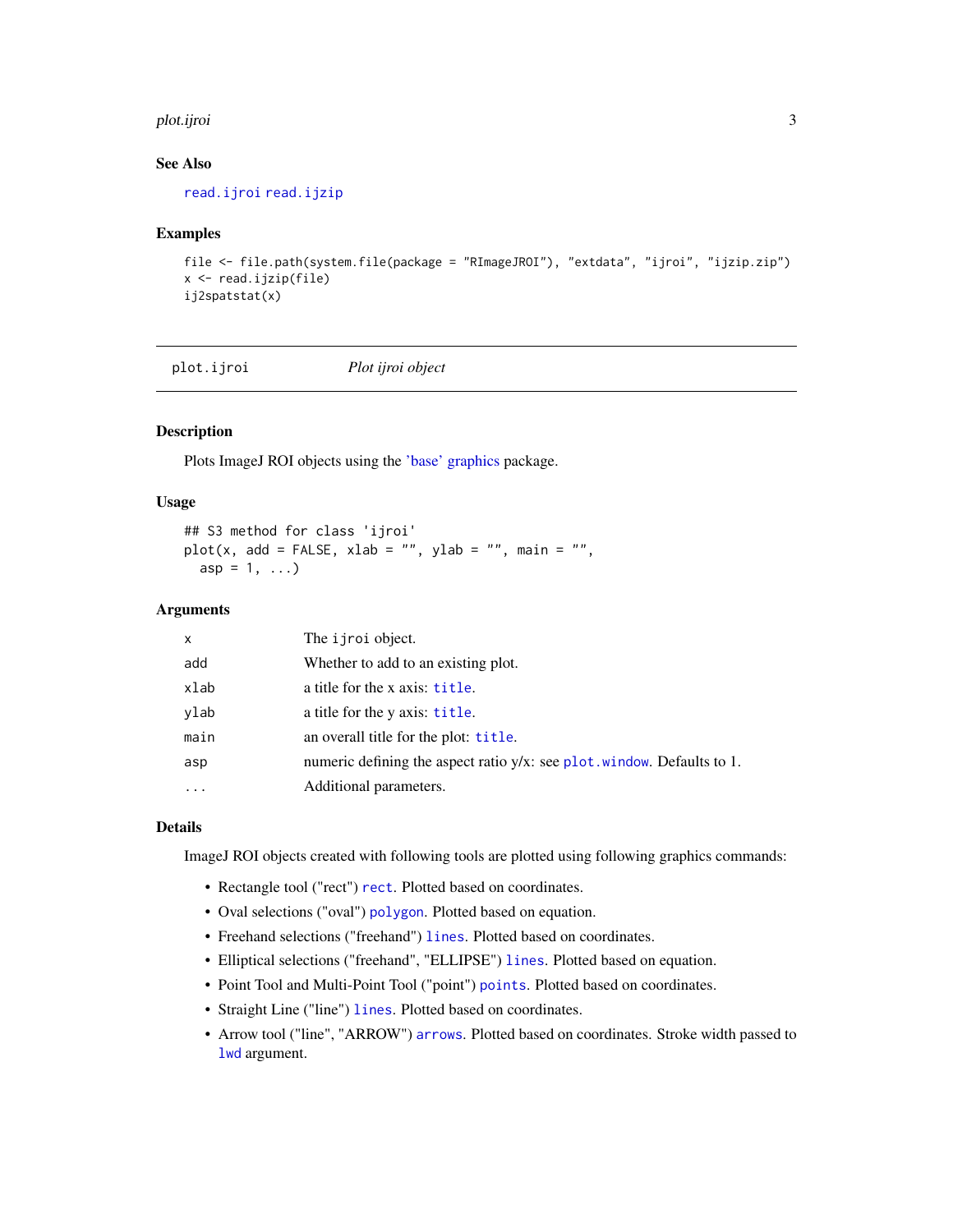- <span id="page-3-0"></span>• Segmented Line ("polyline") [lines](#page-0-0). Plotted based on coordinates.
- Freehand Line ("freeline") [lines](#page-0-0). Plotted based on coordinates.

All graphics allow the additional parameters from appropriate functions. Aspect ratio (asp) is 1 by default leading to correct representation of ImageJ objects. If correct representation is not important, set asp  $=$  NA to use the R base-graphics default setting.

## Author(s)

David Sterratt, Mikko Vihtakari

#### See Also

[read.ijroi](#page-6-1), [read.ijzip](#page-7-1), [plot.ijzip](#page-4-1)

## Examples

```
# type 0 'polygon' ROIs are plotted using lines()
file <- file.path(system.file(package = "RImageJROI"), "extdata", "ijroi", "polygon.roi")
x <- read.ijroi(file)
plot(x, col = "red")# type 1 'rect' ROIs are plotted using rect()
file <- file.path(system.file(package = "RImageJROI"), "extdata", "ijroi", "rect.roi")
x <- read.ijroi(file)
plot(x, border = "red")# type 2 'oval' ROIs are plotted using polygon()
file <- file.path(system.file(package = "RImageJROI"), "extdata", "ijroi", "oval.roi")
x <- read.ijroi(file)
plot(x, border = "red")# type 3 'line' ROIs (among others listed in 'details') are plotted using lines()
file <- file.path(system.file(package = "RImageJROI"), "extdata", "ijroi", "line.roi")
x <- read.ijroi(file)
plot(x, col = "red")# type 3 arrows are a subtype of 'line'. Plotted using arrows(). The stroke width is
# carried over. To change width, use lwd argument
file <- file.path(system.file(package = "RImageJROI"), "extdata", "ijroi", "arrow.roi")
x <- read.ijroi(file)
plot(x, col = "red")# type 4 'freeline' ROIs are plotted using lines()
file <- file.path(system.file(package = "RImageJROI"), "extdata", "ijroi", "freehand_line.roi")
x <- read.ijroi(file)
plot(x, col = "red")# type 5 'polyline' ROIs are plotted using lines()
file <- file.path(system.file(package = "RImageJROI"), "extdata", "ijroi", "segmented_line.roi")
x <- read.ijroi(file)
plot(x, col = "red")
```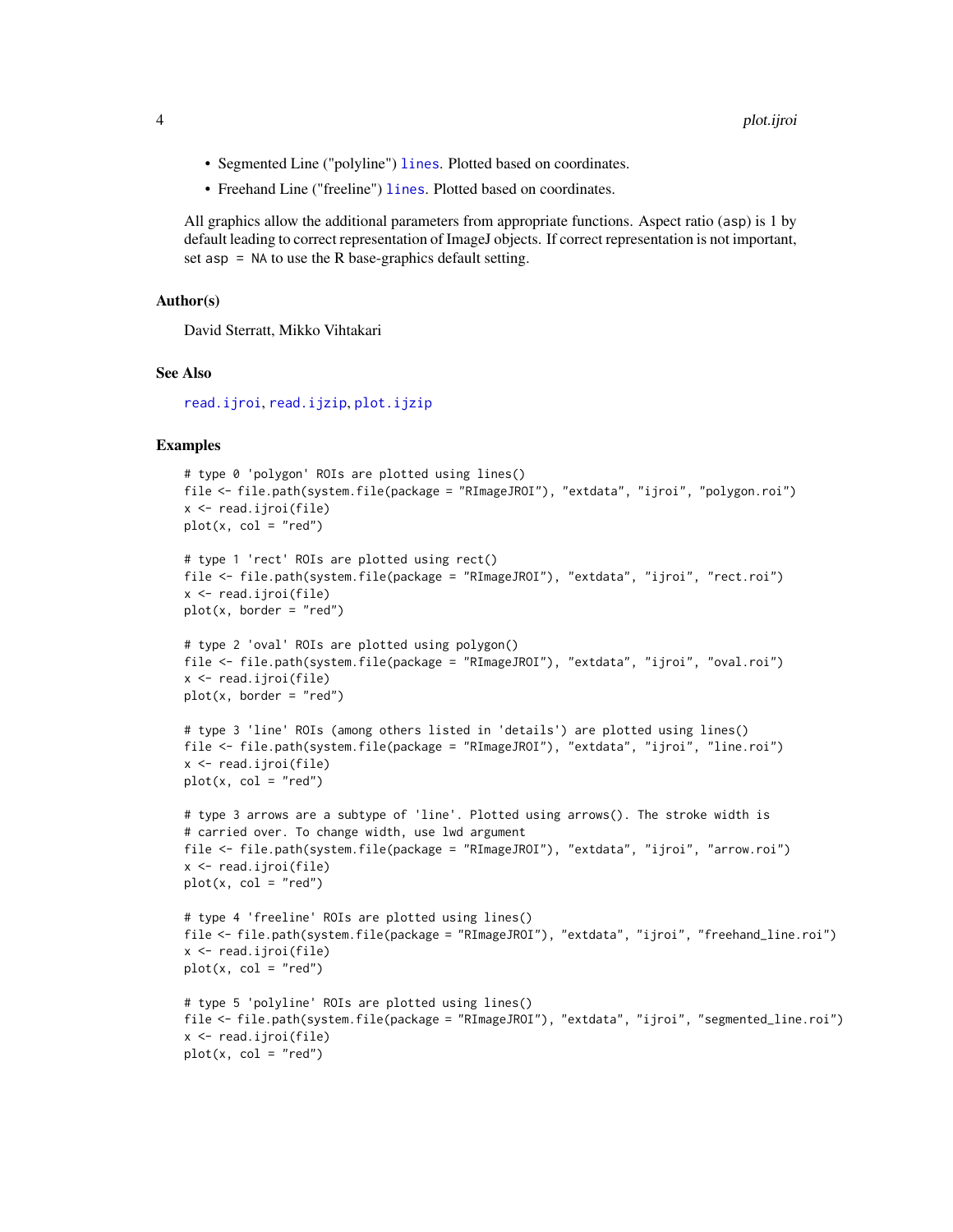```
# type 7 'freehand' selection ROIs are plotted using lines()
file <- file.path(system.file(package = "RImageJROI"), "extdata", "ijroi", "freehand_selection.roi")
x <- read.ijroi(file)
plot(x, col = "red")# type 7 Objects created using 'Elliptical selections' tool are also saved as
# 'freehand', but with subtype 'ELLIPSE'. The coordinates for this type are flawed
# and plotting is done using equation for an ellipse
file <- file.path(system.file(package = "RImageJROI"), "extdata", "ijroi", "elliptical.roi")
x <- read.ijroi(file)
plot(x, border = "red")lines(x$coords[,1], x$coords[,2]) ## plotted based on coordinates.
# type 10 'point' ROIs are plotted using points()
file <- file.path(system.file(package = "RImageJROI"), "extdata", "ijroi", "multi_point.roi")
x <- read.ijroi(file)
plot(x, col = "red")# If following is shown as a (round) circle, asp = 1
file <- file.path(system.file(package = "RImageJROI"), "extdata", "ijroi", "circle.roi")
x <- read.ijroi(file)
plot(x, border = "red")# text is stored as type 'rect' with subtype 'TEXT'. Currently
# only the outlining rectangle is returned
file <- file.path(system.file(package = "RImageJROI"), "extdata", "ijroi", "text.roi")
x <- read.ijroi(file)
plot(x, border = "red")
```

```
plot.ijzip Plot ijzip object
```
Plots .zip files containing ImageJ ROI objects using the ['base' graphics](#page-0-0) package.

## Usage

```
## S3 method for class 'ijzip'
plot(x, add = FALSE, xlab = "", ylab = "", main = "",asp = 1, ...)
```
#### Arguments

| x    | The ijzip object.                   |
|------|-------------------------------------|
| add  | Whether to add to an existing plot. |
| xlab | a title for the x axis: see title.  |
| vlab | a title for the y axis: see title.  |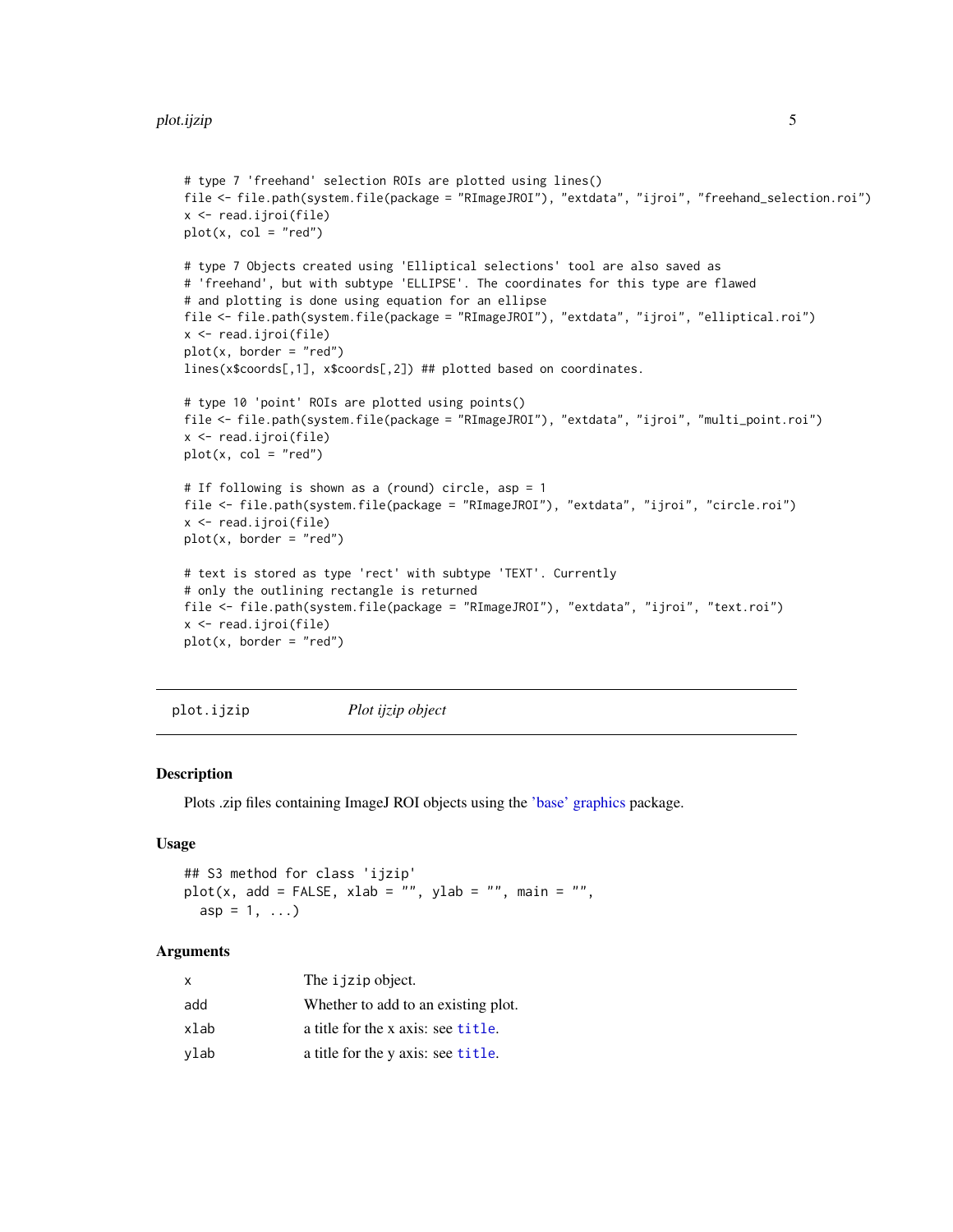<span id="page-5-0"></span>

| main                    | an overall title for the plot: see <b>title</b> .                          |
|-------------------------|----------------------------------------------------------------------------|
| asp                     | numeric defining the aspect ratio $y/x$ : see plot window. Defaults to 1.  |
| $\cdot$ $\cdot$ $\cdot$ | Arguments to be passed to methods, such as graphical parameters (see par). |

## Details

The function loops [plot.ijroi](#page-2-1) plotting function over all elements in x. See plot.ijroi for further details.

## Author(s)

Mikko Vihtakari, David Sterratt

## See Also

[read.ijzip](#page-7-1), [plot.ijroi](#page-2-1)

## Examples

```
file <- file.path(system.file(package = "RImageJROI"), "extdata", "ijroi", "ijzip.zip")
x <- read.ijzip(file)
plot(x)
```
print.ijroi *Print* ijroi *objects*

## Description

Print ijroi objects

## Usage

```
## S3 method for class 'ijroi'
print(x, all = FALSE, ...)
```
## Arguments

|                         | i j roi object to be printed.                                                                                                               |
|-------------------------|---------------------------------------------------------------------------------------------------------------------------------------------|
| all                     | logical indicating whether to print all information from ijroi object as opposed<br>to a subset of relevant information. Defaults to FALSE. |
| $\cdot$ $\cdot$ $\cdot$ | further arguments passed to print.                                                                                                          |

## Author(s)

Mikko Vihtakari, David Sterratt

#### See Also

[read.ijroi](#page-6-1)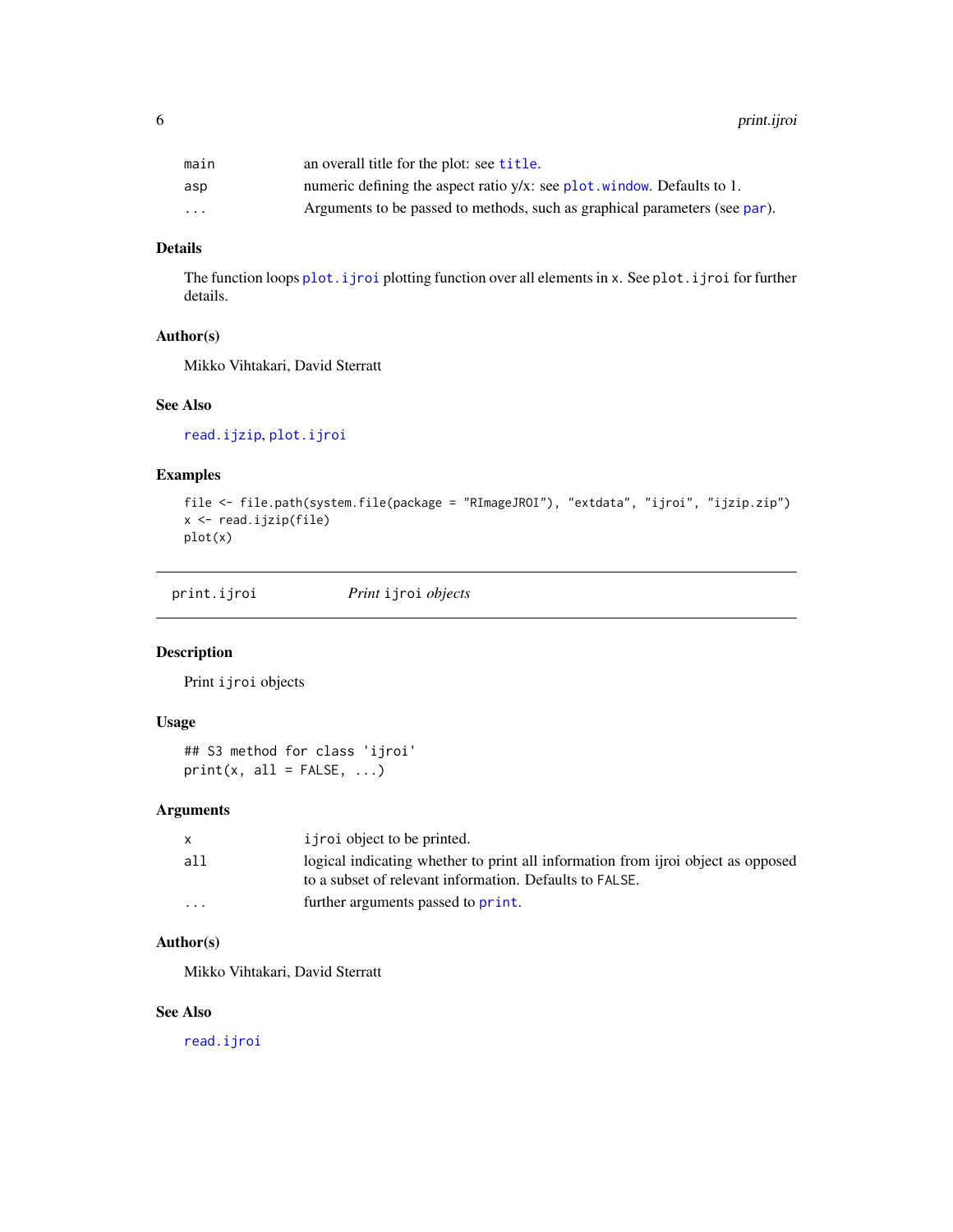<span id="page-6-1"></span><span id="page-6-0"></span>

Read an ImageJ ROI file. This returns a structure containing the ImageJ data.

#### Usage

```
read.ijroi(file, verbose = FALSE)
```
## Arguments

| file    | Name of ImageJ ROI file to read |
|---------|---------------------------------|
| verbose | Whether to report information   |

## Value

A structure of class ijroi containing the ROI information

## Author(s)

David Sterratt

## See Also

[plot.ijroi](#page-2-1) for plotting single ROI objects.

[read.ijzip](#page-7-1) for reading several ROI objects from .zip files.

## Examples

```
library(png)
path <- file.path(system.file(package = "RImageJROI"), "extdata", "ijroi")
im <- as.raster(readPNG(file.path(path, "imagej-logo.png")))
plot(NA, NA, xlim=c(0, ncol(im)), ylim=c(nrow(im), 0), asp=1)
rasterImage(im, 0, nrow(im), ncol(im), 0, interpolate=FALSE)
r <- read.ijroi(file.path(path, "rect.roi"))
plot(r, TRUE)
r <- read.ijroi(file.path(path, "polygon.roi"))
plot(r, TRUE)
r <- read.ijroi(file.path(path, "oval.roi"))
plot(r, TRUE)
```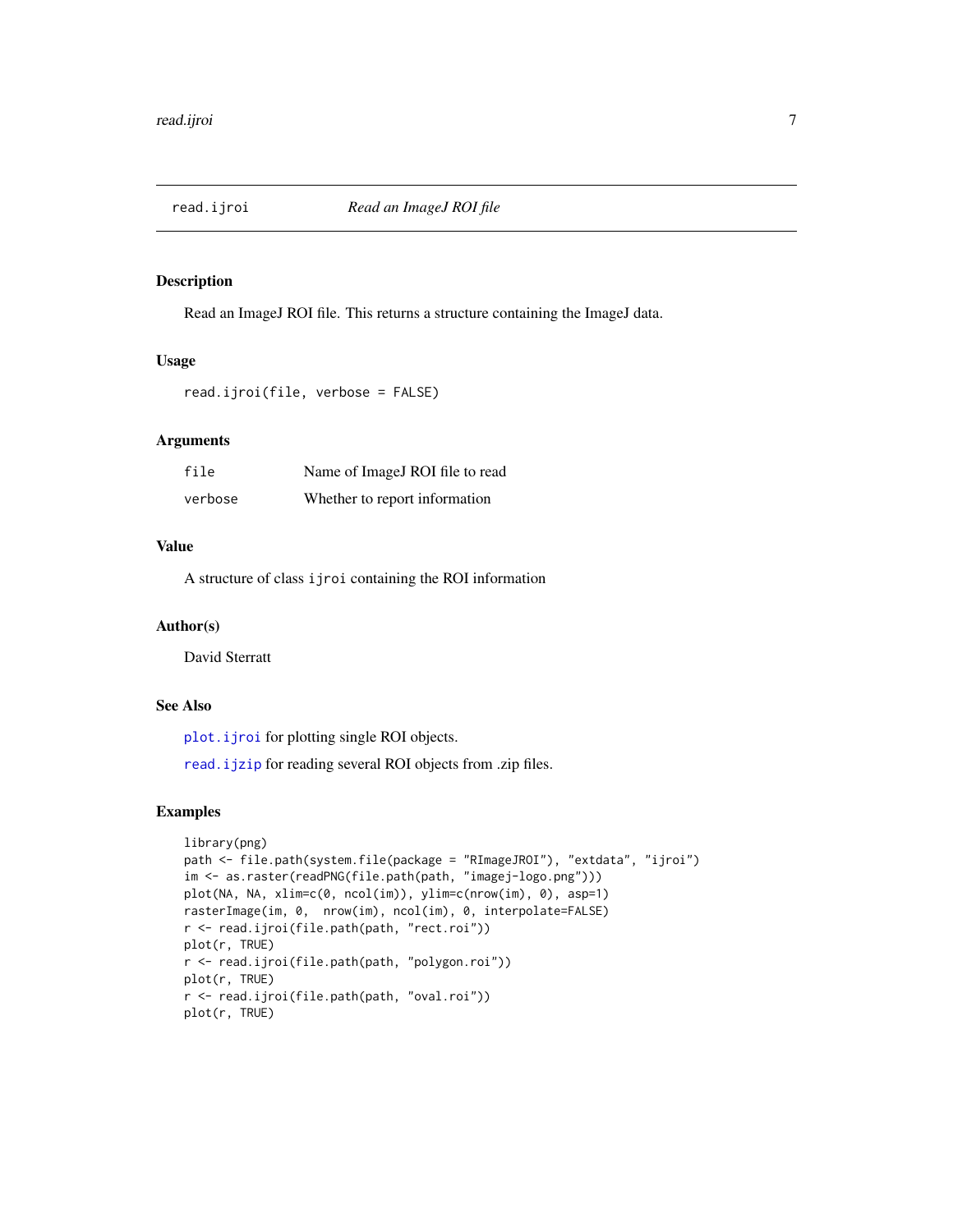<span id="page-7-1"></span><span id="page-7-0"></span>

A wrapper function, which reads a zip file containing ImageJ ROI files using [read.ijroi](#page-6-1) function.

## Usage

```
read.ijzip(file, names = TRUE, list.files = FALSE, verbose = FALSE)
```
## Arguments

| file       | zip file containing a collection of ImageJ ROI files                                                                                                                                                        |
|------------|-------------------------------------------------------------------------------------------------------------------------------------------------------------------------------------------------------------|
| names      | Logical, indicating whether the ROI file names should be used as names for the<br>elements in the list (see Return). If FALSE a sequence of names specifying the<br>type of ROI is automatically generated. |
| list.files | logical, indicating whether a data frame of ROI files in file should be returned<br>instead of a list of results. Defaults to FALSE. If TRUE equals to unzip $(file, list = TRUE)$ .                        |
| verbose    | Whether to report information (see read. <i>i</i> jroi).                                                                                                                                                    |

## Value

An object of class ijzip containing a list of the coordinates and types of ImageJ ROIs. Each element is named after option specified in names.

#### Author(s)

Mikko Vihtakari

## See Also

[read.ijroi](#page-6-1), [plot.ijzip](#page-4-1).

## Examples

```
file <- file.path(system.file(package = "RImageJROI"), "extdata", "ijroi", "ijzip.zip")
x <- read.ijzip(file)
plot(x)
```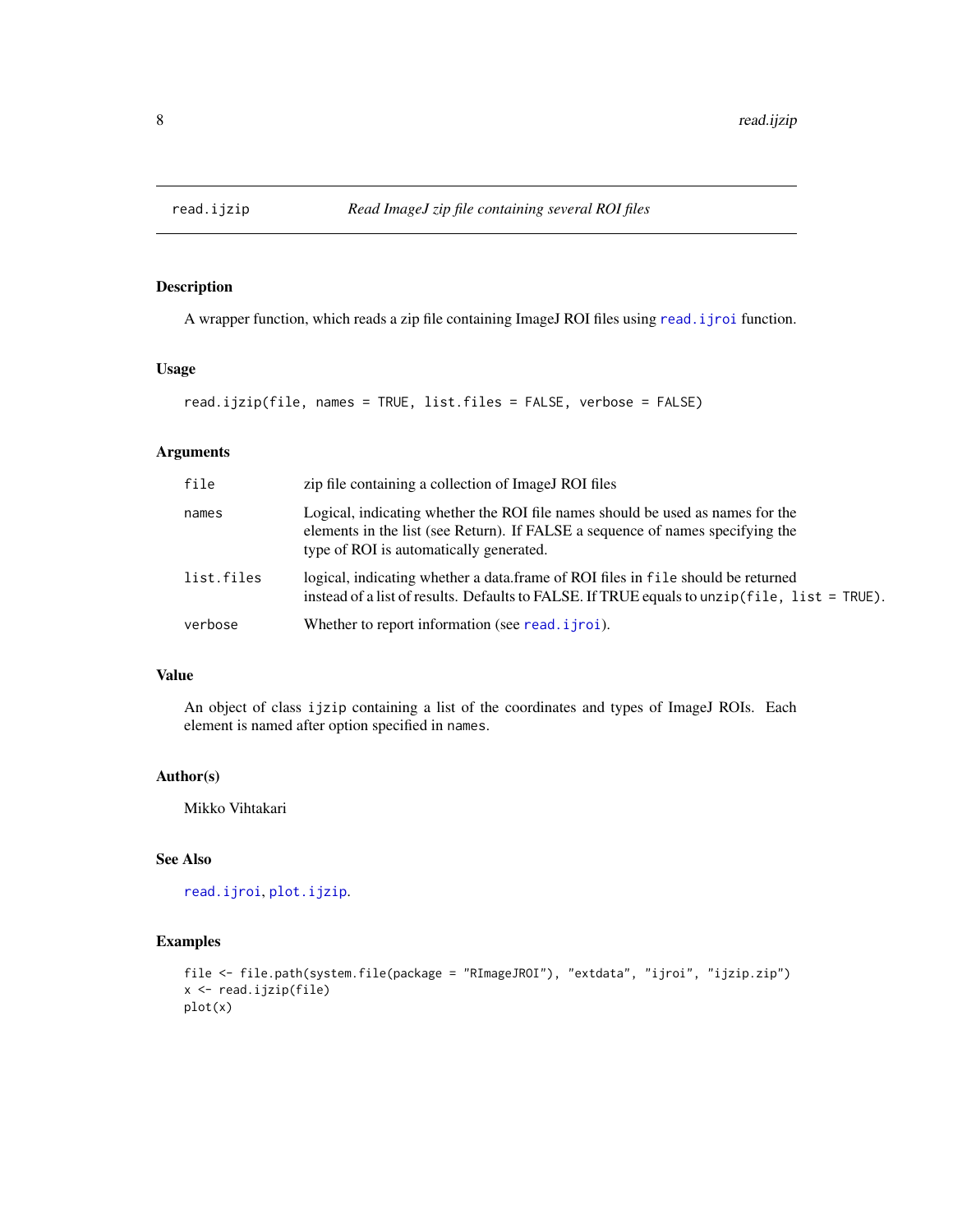<span id="page-8-0"></span>RImageJROI *Read ImageJ Region of Interest (ROI) files*

## Description

Provides functions to read ImageJ (http://imagej.nih.gov/ij/) Region of Interest (ROI) files, to plot the ROIs and to convert them as spatstat (http://spatstat.org/) spatial patterns.

## Details

ImageJ ROI objects can be read to R using [read.ijroi](#page-6-1) and [read.ijzip](#page-7-1) functions. The objects can be plotted using generic [plot](#page-2-1) command and converted to [spatstat](#page-0-0) spatial patterns by using [ij2spatstat](#page-1-1) function.